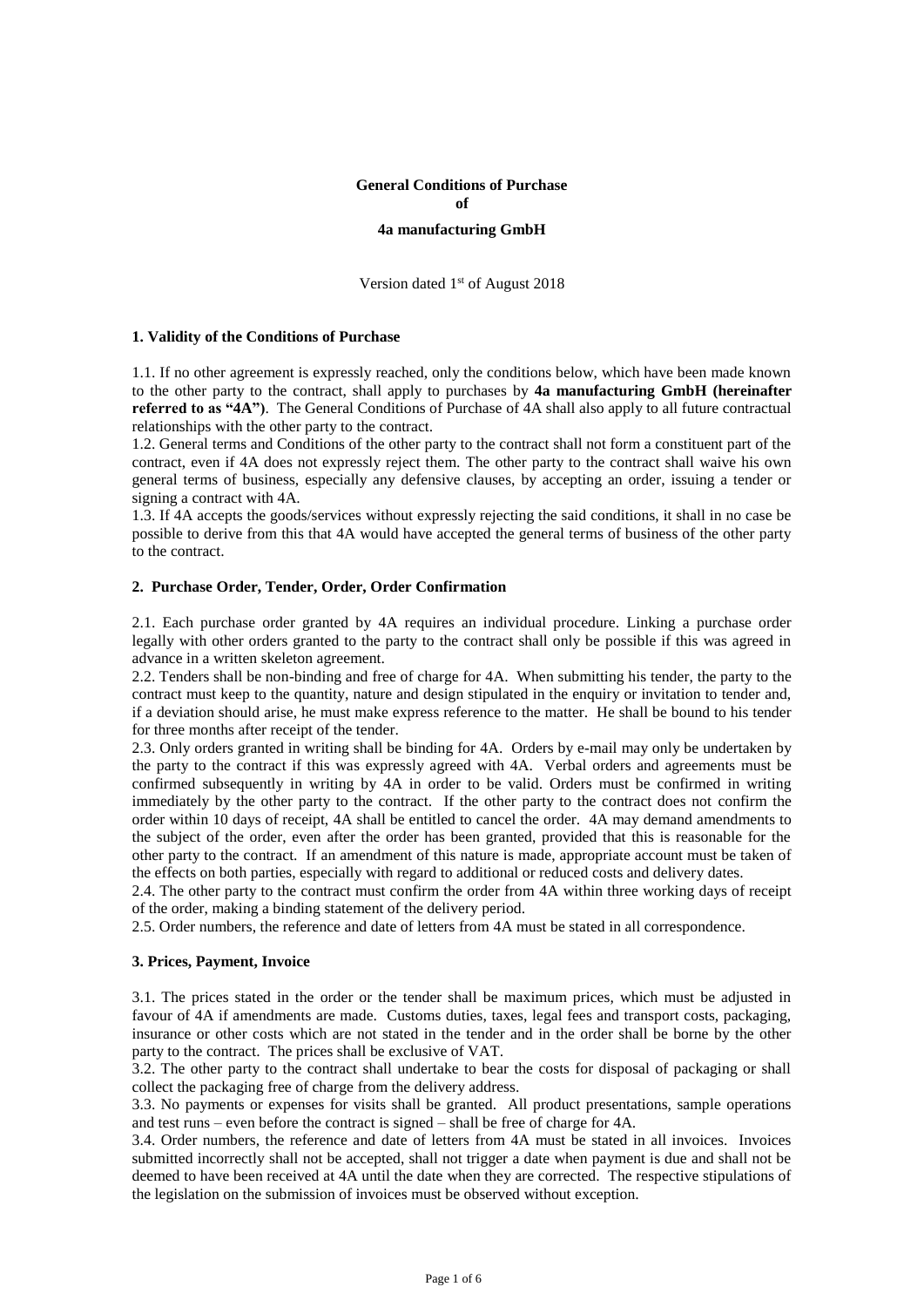3.5. 4A shall settle invoices within 30 days after complete defect-free fulfilment with 3% discount or within 60 days net, after receipt of invoice.

3.6. The mere acceptance (verbally or in writing) of goods or services, or the making of payments shall not form either an acceptance procedure or a waiver of rights of whatever kind.

#### **4. Despatch, Packaging, Transfer of Risk**

4.1. 4A shall be informed of every delivery, immediately after it has been implemented, in the form of a despatch note which is broken down precisely into type, quantity and weight. Despatch notes, consignment notes, invoices and all correspondence must contain the 4A order number. 4A shall only accept the quantities or numbers ordered. Over- or under-deliveries shall only be possible after reaching agreement with 4A in advance. If certificates for tests on materials have been agreed, they shall form a significant constituent of the delivery and must be enclosed with the delivery together with the delivery paperwork.

4.2. Despatch shall take place in accordance with the Incoterm (2000) agreed in the order.

## **5. Delivery, Arrears of Delivery, Place of Fulfilment, Force Majeure**

5.1. If delivery is made earlier than agreed, 4A shall reserve the right to return the goods at the cost and risk of the other party to the contract. If the goods are not returned following delivery earlier than agreed, the goods shall be stored at 4A until the delivery date at the cost and risk of the other party to the contract. If delivery is made earlier than agreed, 4A shall reserve the right not to make payment until the agreed due date. 4A shall only accept part deliveries after express prior agreement.

A delivery note must be enclosed with each delivery, which must contain the complete designation and the quantity supplied of each delivery item in accordance with the order, plus the 4A-order number. Acceptance will be refused without exception if delivery is made without the corresponding delivery note. 5.2. The delivery dates agreed shall be binding. Receipt of the goods at the point of receipt or use specified by 4A and successful acceptance on time shall be authoritative for adherence to the delivery date or delivery period.

5.3. If the other party to the contract recognises that an agreed date cannot be met for whatever reason, he must inform 4A of this immediately, stating the grounds and the probable duration of the delay in writing. The other party to the contract shall undertake to reimburse 4A for all direct and indirect losses caused by the delay. Acceptance of the delayed delivery by 4A shall not imply that claims for reimbursement will be waived.

5.4. If the agreed delivery date is not met, after an appropriate period of grace has been set by 4A and this has elapsed fruitlessly, 4A shall be entitled to elect to demand compensation for non-fulfilment or to obtain a replacement from a third party or to withdraw from the contract.

5.5. If no different agreement was expressly reached, the place of fulfilment for the delivery obligations shall be the delivery address named by 4A in the order. If no delivery address is stated, the other party to the contract must undertake to ask for information from the order address.

5.6. Force majeure and labour disputes shall exempt the parties to the contract from their obligations to perform for the duration of the disruption and to the extent of its effect. The parties to the contract shall undertake, within the scope of reasonable behaviour, to provide the necessary information immediately and to adjust their obligations to the changed circumstances to the best of their knowledge and belief. 4A shall be exempted from the obligation to accept the goods/services ordered entirely or partially and shall even be entitled to withdraw from the contract if the goods/services can no longer be used at 4A – taking account of economic aspects – because of the delay caused by force majeure or the labour disputes.

## **6. Acceptance**

6.1. If the goods or services have been supplied in a condition in accordance with contract or if any defects found have been rectified, they shall be accepted by 4A. If provision has been made for test operation, acceptance shall take place after the specification parameters have been reached and maintained during the entire test period agreed.

6.2. Acceptance shall take place exclusively when the 4A- acceptance report is signed. An order represents a complete service, defects in part of it shall entitle 4A to refuse acceptance of the entire order.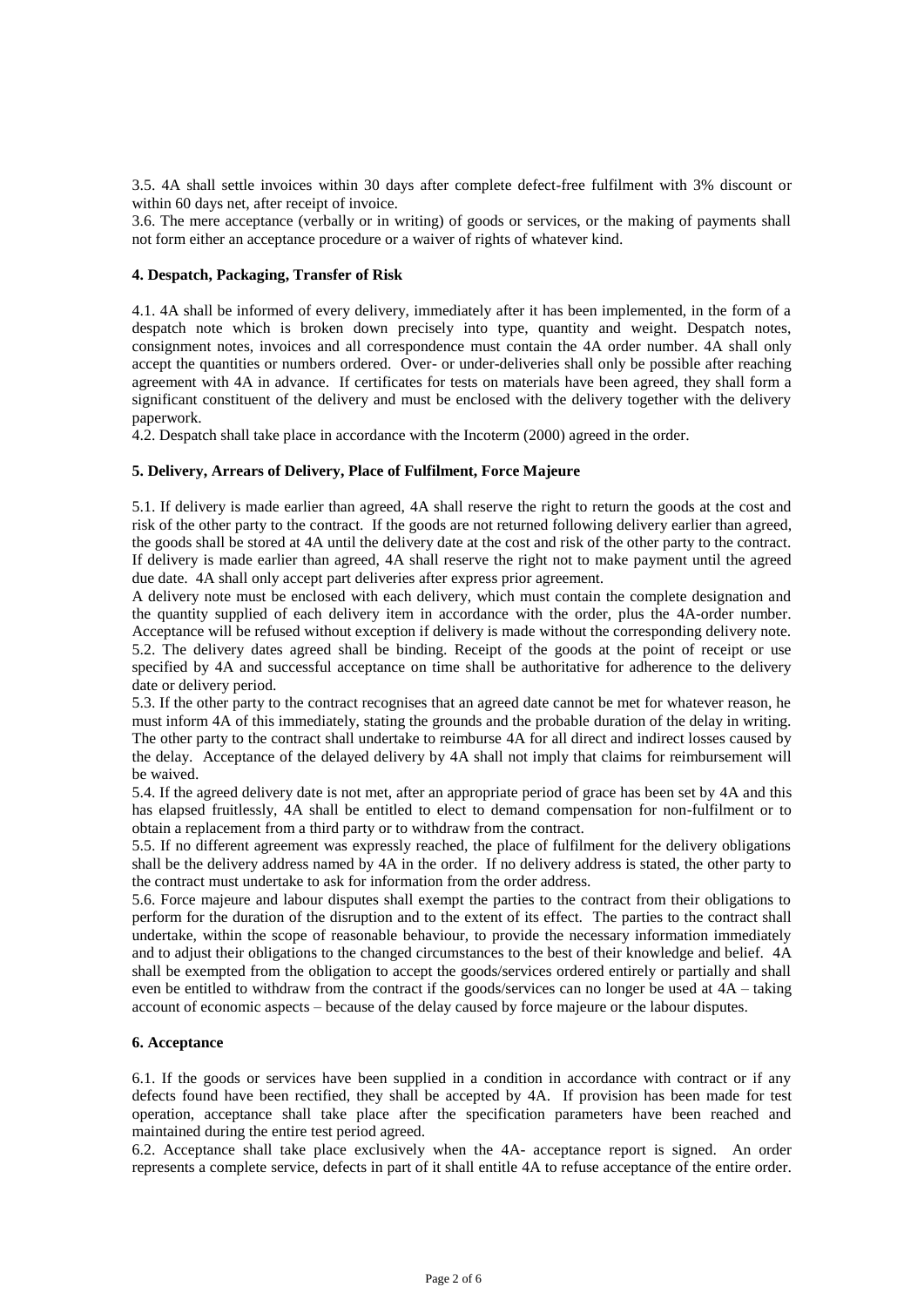If used goods were not expressly requested in the order, the other party to the contract shall guarantee that he will only supply brand new products.

## **7. Penalties**

4A shall be entitled, regardless of any fault on the part of the other party to the contract and regardless of any evidence of an actual loss, to charge a penalty of 0.5% per calendar day's delay commenced up to a maximum of 15% of the total order figure. The penalty shall be based on the order value of the part delivered late if the part delivered on time can be of practical and economic use in isolation. Proof of this must be provided by the other party to the contract. 4A reserves the right to enforce the penalty instead of fulfilment or to make a claim for compensation over and above the penalty. If there is a delay in delivery which affects the entire order or a part of the latter, 4A shall be entitled to withdraw from the contract, or from parts of it, after setting an appropriate period of grace. If express fixed deadlines are not met, the parties to the contract shall agree on a penalty of 15% of the total order value, regardless of fault on the part of one of the parties to the contract and regardless of evidence of an actual loss. 4A reserves the right to make claims for compensation over and above this. These penalties shall not be subject to the right to moderation by a judge.

## **8. Warranty, Guarantee, Compensation, Product Liability**

8.1. The other party to the contract shall be liable in accordance with the stipulations of the legislation for legal and material defects. He shall guarantee the careful and technically correct fulfilment of the contract, especially adherence to the specifications laid down and other stipulations on performance of 4A in accordance with the most up to date state of science and technology, plus the quality and fitness for its purpose of the delivery in so far as the material, design and performance is concerned and the documents which form a part of the delivery (drawings, plans etc.). The other party to the contract shall guarantee that the products supplied correspond to the pertinent legislation and standards of the country, for which the products are intended.

8.2. Deviating from § 933 ABGB, it shall be the case that defects can be enforced in writing against the other party to the contract as well as before the court. Warranty claims enforced in writing within the warranty period can also be enforced before the court after expiry of the warranty period. Deviating from § 1298 ABGB it shall be the case that the other party to the contract has a duty to provide proof that he was prevented from fulfilling his contractual or legal obligations for reasons which were not his responsibility. The other party to the contract shall also have a duty to prove that he is not guilty of slight or gross negligence. Deviating from § 924 ABGB, it shall be the case that until the contrary is proved, it shall be assumed that the other party to the contract is liable for defects which are present on hand-over if the defect becomes apparent within two years of the hand-over.

8.3. §§ 377 onwards of the HGB (commercial law code) shall not be applicable. 4A shall therefore not be under any obligation to inspect and issue a notice of defect. Enforcement of claims regarding defects in writing shall suspend the warranty period and interrupt periods of grace for payment until these defects have been rectified in full.

8.4. The warranty period shall be at least two years for movable goods, for permanently fixed ones at least five years from acceptance of the goods or services by 4A. The supplier shall guarantee freedom from defects during the entire warranty period. These periods shall commence again from the beginning where services have been undertaken under warranty or guarantee provisions. Where components supplied could not remain in operation because of defects covered by the warranty, a warranty which is already running shall be extended by the duration of the interruption of operations.

8.5. 4A shall be entitled in every case, even where defects can be rectified, to convert the contract or parts of it where a period of grace has been set of 14 days for rectification of defects which has expired without effect. The costs to be borne by the supplier when rectifying defects shall also include the costs of packaging, freight and import, the work required for dismantling and re-erection, travelling expenses and the rectification of defects at 4A.

8.6. The term, guarantee, signifies that all defects which arise in the course of the guarantee period must be rectified immediately by the other party to the contract.

8.7. Regardless of the latter, the other party to the contract must make compensation of the amount of the actual loss incurred by 4A (including lost profit). If a third party, for example a customer of 4A, makes claims with regard to defective or delayed delivery, the other party to the contract must undertake to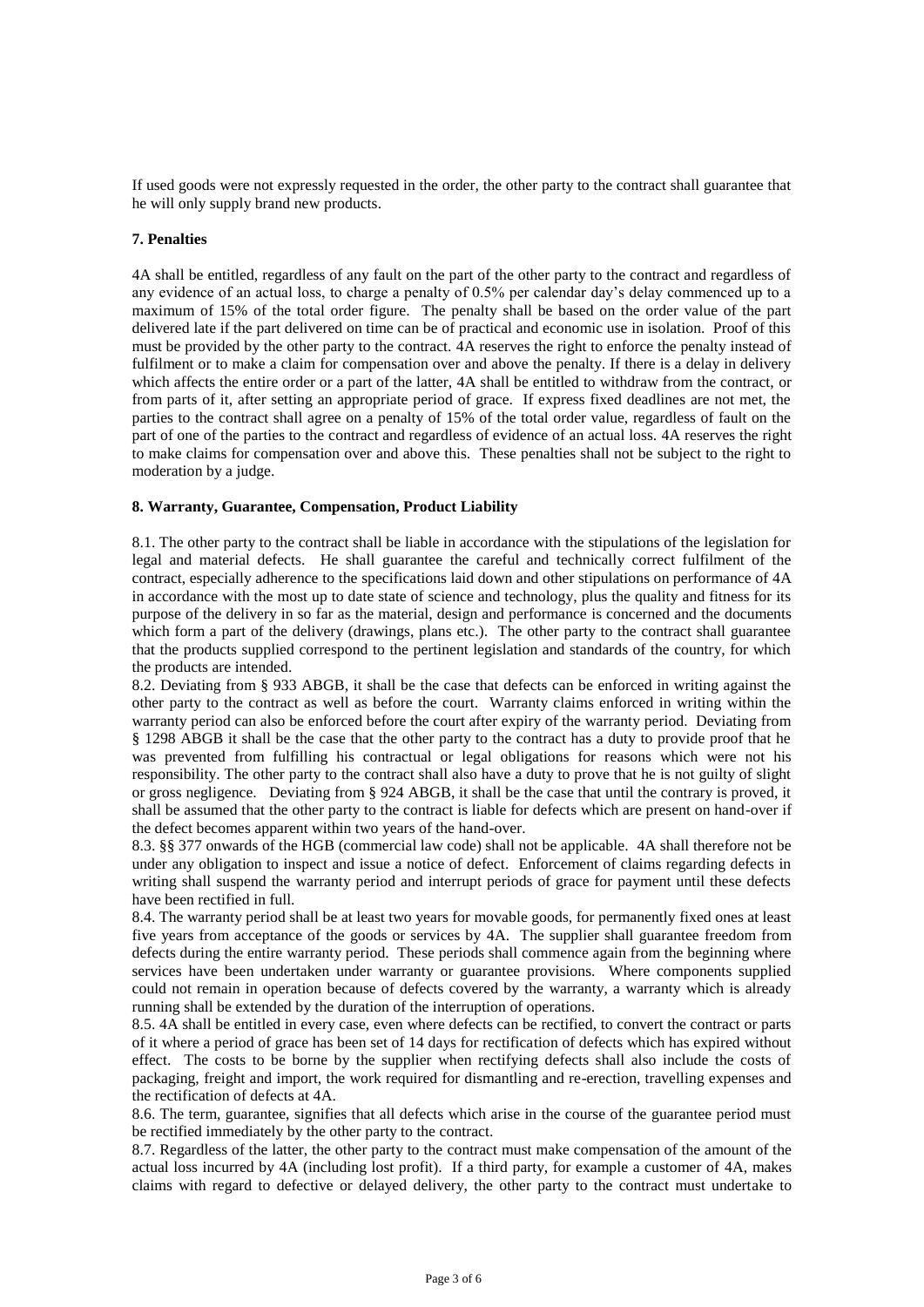indemnify 4A and protect the latter from any action, if the former's defective delivery was the cause of the loss, and for the total loss, even if several causes of loss are combined together. The term loss shall also include all costs which 4A incurs in or out of court in establishing the claim, defending against the claim and enforcing the claim.

8.8. The other party to the contract shall guarantee on his own behalf and that of his legal successors that the goods supplied are free from defects within the meaning of the Austrian law on product liability (PHG) in the respective currently valid version with regard to design, production and instructions. He shall specifically guarantee that no defects whatsoever were detected in the product in accordance with the current status of science and technology at the time it was marketed. The other party to the contract shall give an undertaking that he and his legal successors will monitor the product. He must inform 4A if it should become apparent subsequently that certain characteristics of the product are hazardous. If a claim is made against 4A, the other party to the contract shall undertake to indemnify 4A against any claim or loss. The other party to the contract shall also undertake to name the manufacturer or importer if requested to do so at any time by 4A. In addition, the other party to the contract shall consent to take out appropriate product liability and public liability insurance. Confirmation of the insurance must be submitted.

# **9. Intellectual Property Rights**

9.1 The other party to the contract shall guarantee that all deliveries are free from the protected property rights of third parties and specifically that delivering and using the items which are the subject of the delivery does not infringe the patents, licences or other protected rights of third parties. The other party to the contract shall indemnify 4A and its customer and protect them from any action with regard to any claims made against them and covered by this section (including legal costs). 4A shall be entitled to obtain approval to use the goods and services affected from the entity with entitlement at the expense of the other party to the contract.

9.2 Upon full payment of the price for the work and/or service the other party to the contract shall grant 4A an exclusive right to use the work and/or service, which shall not be limited in time, place or content or in any other way; this shall include but not be limited to the right to reproduce, edit, process, translate and distribute the relevant works and/or services and the right to transfer such rights to use the works and/or services to third parties. In the case of a justified price reduction such rights to use the works and/or services shall pass to 4A upon payment of the reduced price. 4A shall not be obliged to add a manufacturer information or copyright note. 4A shall be entitled to take the measures necessary to protect such rights against third parties in its own name, in particular to apply for registration of a proprietary right to public registers and to take measures out of or in court against infringement of such rights. Engineering inventions that have been developed and are presumably capable of protection by patent or utility patent shall pass to 4A upon development.

# **10. Ownership Conditions**

10.1. 4A shall acquire the unrestricted ownership of the goods or services supplied after the latter have been handed over and accepted. The same shall apply to the documents supplied with the delivery by the other party to the contract. 4A shall also acquire an unlimited right to use the software supplied. By making the hand-over, the other party to the contract declares and guarantees that he has full authorisation to dispose of the goods and that the goods are specifically not subject to extended retention of title by a third party, unless the other party to the contract names this third party, at the latest when the contract is signed.

10.2. Material of any kind which has been provided shall remain the property of 4A. They must be marked as such and must be stored, designated and administered separately. The other party to the contract must make compensation if there is a reduction in value or a loss. Material provided may only be used for 4A orders. If the material provided is processed, remodelled, combined or mixed with other items, 4A shall acquire sole ownership of the new item. The other party to the contract shall grant this free of charge for 4A.

10.3. Ownership and copyright for 4A documents, which the company has handed over to the other party to the contract, shall remain with 4A. The documents shall be handed over immediately on request with all copies or reproductions. 4A documents may only be used for the purposes stipulated within the scope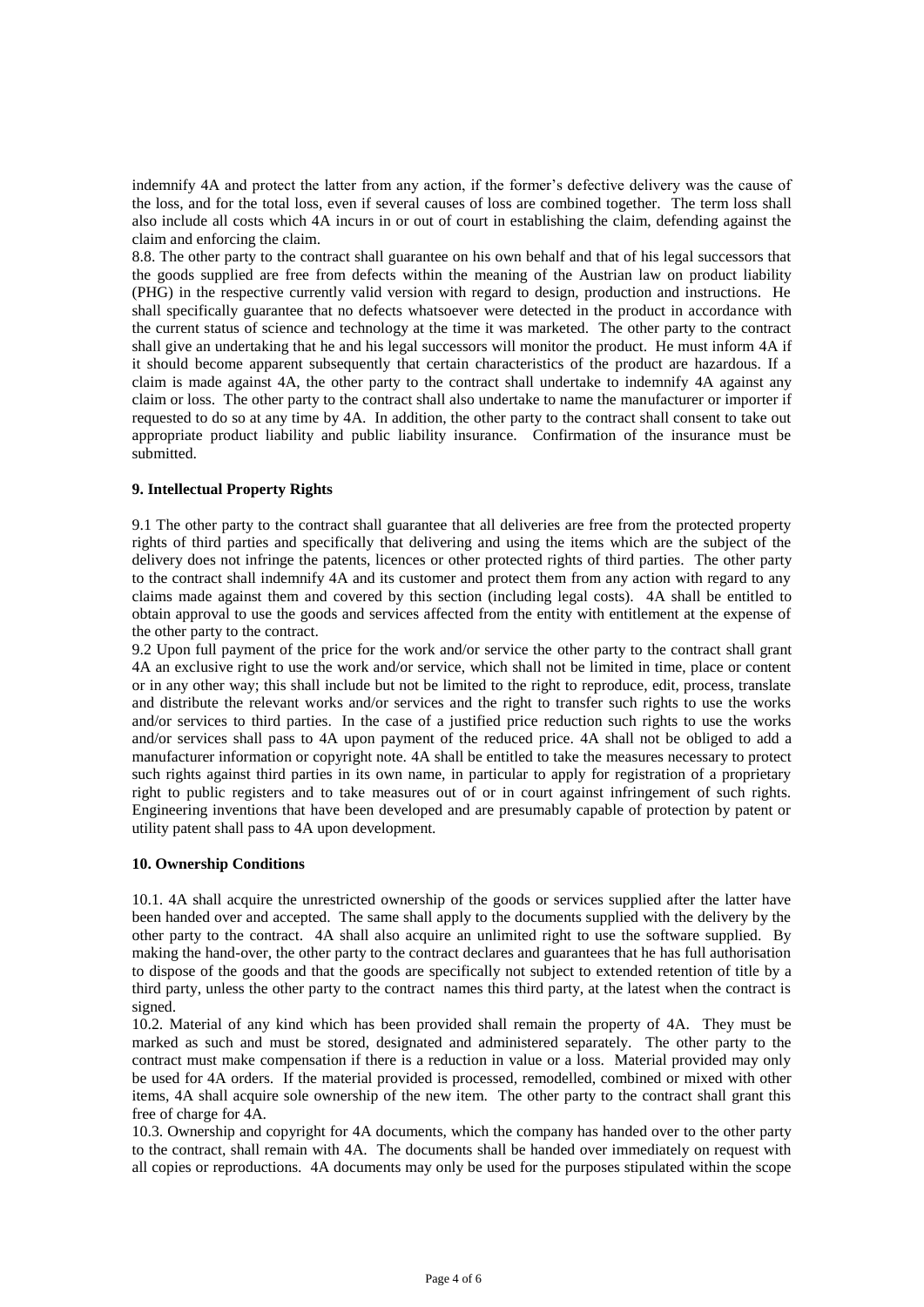of the contract. If contraventions arise, the other party to the contract shall be liable for the entire loss without any restrictions (including intangible losses).

## **11. Data Protection**

The other party to the contract must maintain the confidentiality of data of which he becomes aware and/or the results and part results he has compiled and this shall apply regardless of the way in which he became aware of the data and warrants to observe the conditions concerning European data protection legislation. The other party to the contract shall undertake to protect these data from access by third parties and shall instruct those working for him to maintain confidentiality accordingly.

## **12. Miscellaneous Stipulations**

#### 12.1. Design Documents:

The other party to the contract may not use, reproduce or make accessible to third parties for purposes which lie outside the contract design documents, which were handed over to him by 4A for manufacturing the items to be supplied. On request, the other party to the contract shall submit plans, design documents, technical calculations etc, which refer to the item to be supplied, to 4A for approval and after they have been proved correct, shall hand over a copy to 4A if the latter needs these documents for normal use or repair work. On request, 4A must supply records to the other party to the contract for the most important spares. Approval of such plans, design drawings, technical calculations etc shall not affect the warranty obligations of the other party to the contract. Moulds, tools, printed documents etc which were invoiced to 4A shall become the company's property on payment. They shall be kept and insured by the other party to the contract free of charge for 4A and shall be handed over to 4A on request.

## 12.2. Confidentiality:

The other party to the contract shall treat signing the contract as confidential and may only make reference to business connections with 4A in advertising material and lists of references after receiving written consent from 4A. The parties to the contract shall undertake to treat all commercial or technical details as a business secret which are not public knowledge and of which they become aware because of the business relationship. Subcontractors must be subjected to a corresponding obligation by the other party to the contract. The other party to the contract shall be liable for every loss, including intangible ones, which 4A suffers as a consequence of contravention but must at least pay a minimum contractual penalty of 50 % of the total order value per infringement.

#### 12.3. Safeguarding Clause:

If individual parts of these General Conditions of Purchase should be or become ineffective, invalid and/or unworkable or impossible to implement, this shall not affect the effectiveness, validity or feasibility of the other stipulations of these General Conditions of Purchase.

#### 12.4. Termination of Contract:

If no different agreement is reached, continuous obligations on the part of 4A may be cancelled with three months' notice.

4A may cancel contracts with immediate effect on important grounds. This shall include the other party to the contract committing gross or repeated infringements of his contractual obligations or if he becomes the subject of insolvency proceedings or if such a petition is rejected for lack of assets to cover the costs. If a justified withdrawal takes place, the other party to the contract shall bear the costs for returning the goods. The risk shall be transferred to the other party to the contract at the time when they are despatched from 4A.

#### 12.5. Ban on Assignment:

The other party to the contract shall not be entitled to assign his rights and obligations to third parties or to assign his claims against 4A to third parties without the prior written consent of 4A.

#### 12.6. Ban on Offsetting: